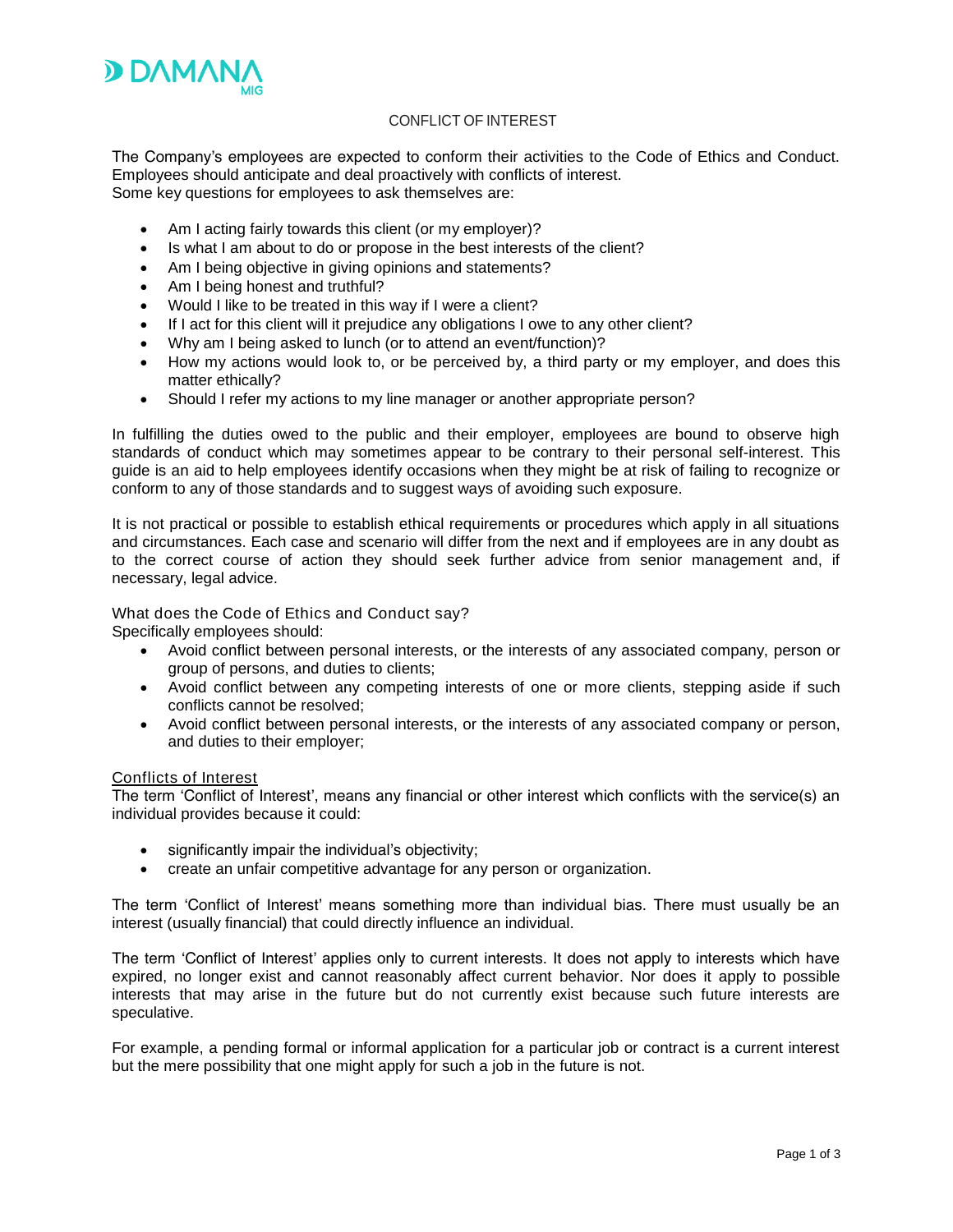

The term 'Conflict of Interest' applies not only to the financial interest of the individual but also to the interest of others with whom the individual has substantial and common financial interests, if these interests are relevant to the functions to be performed, e.g. their employer, business partners, family members and anyone else with whom they have a substantial common financial interest.

Ethics play a key role in managing conflicts of interest because they underline how conflicts of desire are resolved.

Employees are obliged to comply with all relevant laws, including the requirements of any regulatory authorities.

Employees must ensure that they conform to the provisions of the Code of Ethics and Conduct. Below, we comment on the general principles of the Code which are also relevant.

#### Behaving with integrity

Employees should behave with integrity in all their professional and business relationships. Integrity implies not only honesty but fair dealing and truthfulness. Any advice given or work undertaken must not be corrupted by self-interest or influenced to the detriment of personal integrity by the interests of other parties.

If members are instructed or encouraged to engage in any activity which is unlawful or improper (including where this is part of their contract of employment) they are entitled to and should decline. For example, employees should not be party to the falsification of any record or knowingly or recklessly supply any information or make any statement which is false or deceptive in a particular matter.

If employees become aware their employers have committed an unlawful act which could compromise them, every effort should be made to persuade them not to perpetrate the act and to rectify the matter.

## Applying objectivity

In making professional/business judgments and in giving opinions, employees should not allow prejudice or bias or the influence of others to override objectivity.

The interests of employer should not affect the objectivity of the employee's judgment.

Employees should be aware of the difficulties which may arise from the offer or acceptance of any gift, favor or hospitality which may be intended to influence them or may be reasonably interpreted by a person being in full possession of the facts to be likely to have such effect. Inappropriate gifts or hospitality should not be offered or accepted.

Any report prepared for a customer or employer should be accurate, truthful and, within its scope, complete and balanced. It should not contain ambiguities or half-truths or be based on unreasonable assumptions. It should be objectively justifiable.

## Respecting confidentiality

The opportunity to have access to confidential information, if abused or misused, may confer an unfair competitive advantage. If employees use or intend to use confidential information not reasonably available to the public for their own direct and substantial economic benefit, such conduct constitutes a conflict of interest. The same principle applies if they disclose or intend to disclose information to other individuals or organizations in such a manner that a direct and economic benefit may be conferred on those individuals or organizations.

Any information acquired by an employee from a customer should only be used or disclosed in the normal course of providing the service which the customer requires unless the consent of the customer has been obtained or information is required because there is a legal or regulatory obligation to disclose. When employees change their employment they are entitled to use the experience they have gained in their previous employment but not confidential information of any description acquired or received by them. If employees acquire or receive confidential information deliberately or accidentally in the course of their professional work, to which they would not otherwise have access, they should neither use, nor appear to use, that information for their personal advantage or the advantage of a third party.

## Behaving honestly and fairly